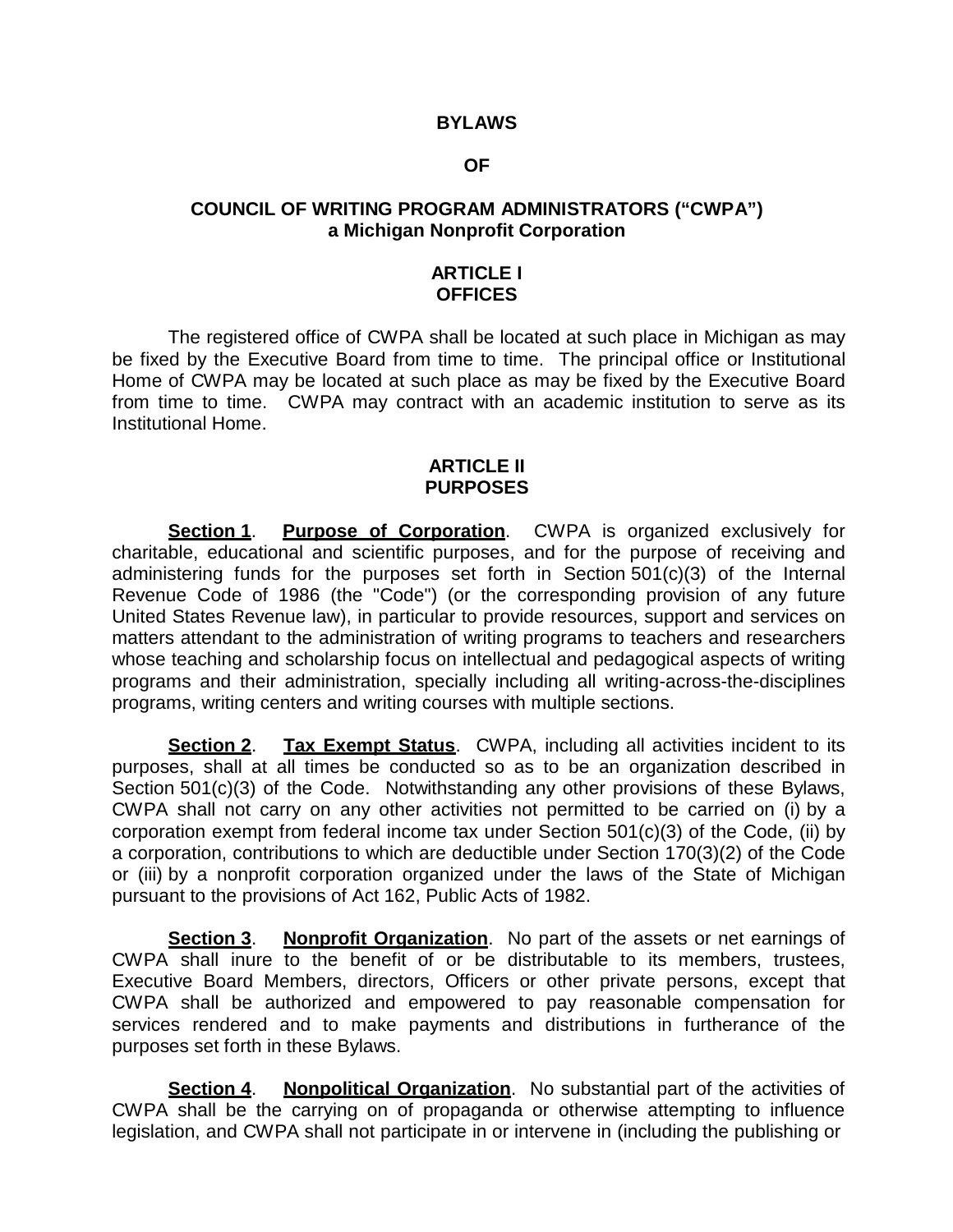distribution of statements) any political campaign on behalf of any candidate for political office.

# **ARTICLE III MEMBERSHIP**

An annual meeting of the members is held to review the business of CWPA. Any substantive organizational matter that will be discussed at the annual meeting will be described in a mailing, electronic mailing or posted to the CWPA website. All votes affecting substantive organizational matters to be considered at a time other than the annual meeting will be voted on a special meeting of the members called by the Executive Board. Alternatively, the Executive Board may take the vote of the members by mail or electronic mail ballot of all members of CWPA.

**Section 1.** Membership. Any member of a college or university faculty or any individual interested in teaching, service, and scholarship in the field of rhetoric and composition, especially with a focus on program administration, may join CWPA by paying membership dues which are set by the Executive Board.

**Section 2. Voting**. Every non-institutional member has a full right to vote on any matter brought before the membership. Motions are passed by a majority vote of those present to vote.

**Section 3**. **Petition Process**. Any member may petition to have a matter brought before the organization by addressing a letter of request to the Officers and Executive Board. This letter must be received at least one month before the beginning of the annual CWPA Conference. The member will be given time in a general public forum at the annual CWPA Conference to discuss the matter in the letter, unless the Executive Board has already taken the action proposed in the letter of request. All votes on such petitions shall be done by a ballot sent to all members of the organization within two months after the general meeting. At the discretion of the President, before ballots must be issued, the member may be asked to promise payment for all costs of balloting and required to pay a deposit in an amount estimated by the Treasurer to cover those costs. The Executive Board may also, at its discretion, submit proposals to the members for adoption by a vote of the members. Any vote on a petition or proposal shall be determined by a simple majority of all votes cast, unless a larger majority is required by the Bylaws.

**Section 4**. **Resources**. Members receive member access to resources at the CWPA official website and all issues of WPA: *Writing Program Administration*, the official journal of the CWPA, published during their active membership.

**Section 5.** Membership Rejection. The Executive Board reserves the right to reject or terminate membership and return dues to any person or institution whose activities within the CWPA may be contrary to the expressed purposes of the organization.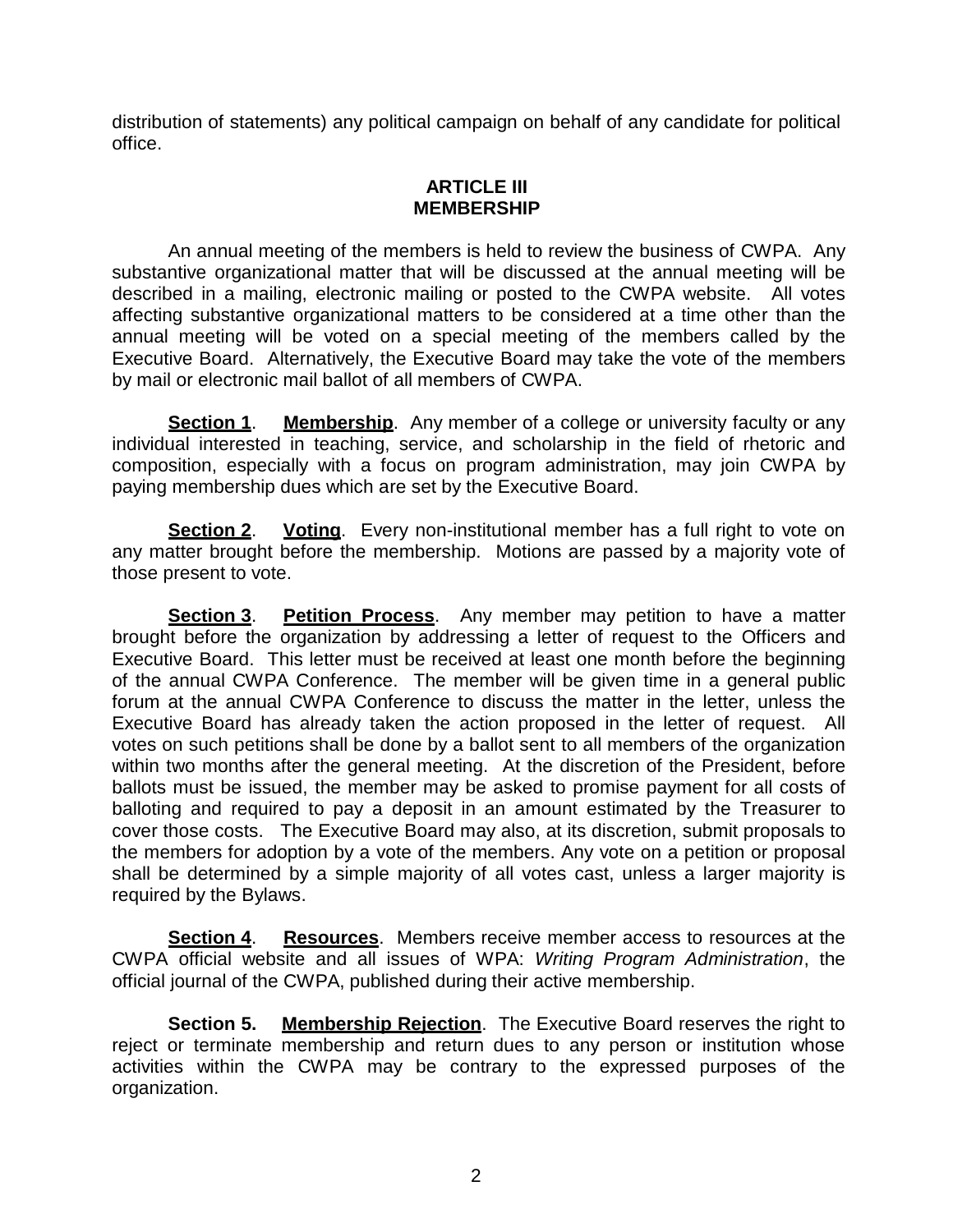### **ARTICLE IV EXECUTIVE BOARD**

**Section 1**. **Number and/or Qualifications of Executive Board Members**. CWPA is organized upon a membership basis. The property, business and affairs of CWPA shall be managed by or under the direction of its Executive Board. The Executive Board shall include at-large Executive Board Members nominated and elected pursuant to this Section and the Officers. The only Officers that will have a right to vote on matters before the Executive Board are the President and Vice President. An Executive Board Member who serves as an Officer shall have only one vote in matters before the Executive Board. The members of the Executive Board need not be residents of the State of Michigan.

A. Nomination. Executive Board members shall be nominated by the membership through the Nominating Committee. Any member in good standing can be brought to the Nominating Committee for consideration to appear on the slate of nominees.

B. Election. The nominated members receiving the plurality of votes in their respective races as arranged by the Executive Board shall be an elected Executive Board Member.

C. Term. Executive Board Members shall be elected to a three-year term of office to commence on July 1 of the applicable year. It is a continuing condition for each Executive Board Member to remain a CWPA member in good standing. An Executive Board Member may be nominated during or after a term of office for the position of Vice President.

D. Selection. Nominees should represent, when possible, the diversity of the members of the organization in such areas as gender, race, ethnicity, geography, type of institution, and size of institution.

E. Number/Staggered. The Executive Board shall consist of nine members, three of whom are elected each year.

F. Vacated Seat. If an Executive Board Member is unable to complete an elected term, the President shall appoint a replacement from among the members of the CWPA to complete the term.

# **Section 2**. **Duties**.

A. Executive Board Members shall attend all meetings of the Executive Board during their term of office and serve diligently on the board's committees and institutions. If a board member must miss more than one Executive Board meeting except for extraordinary circumstances, the board member shall be replaced.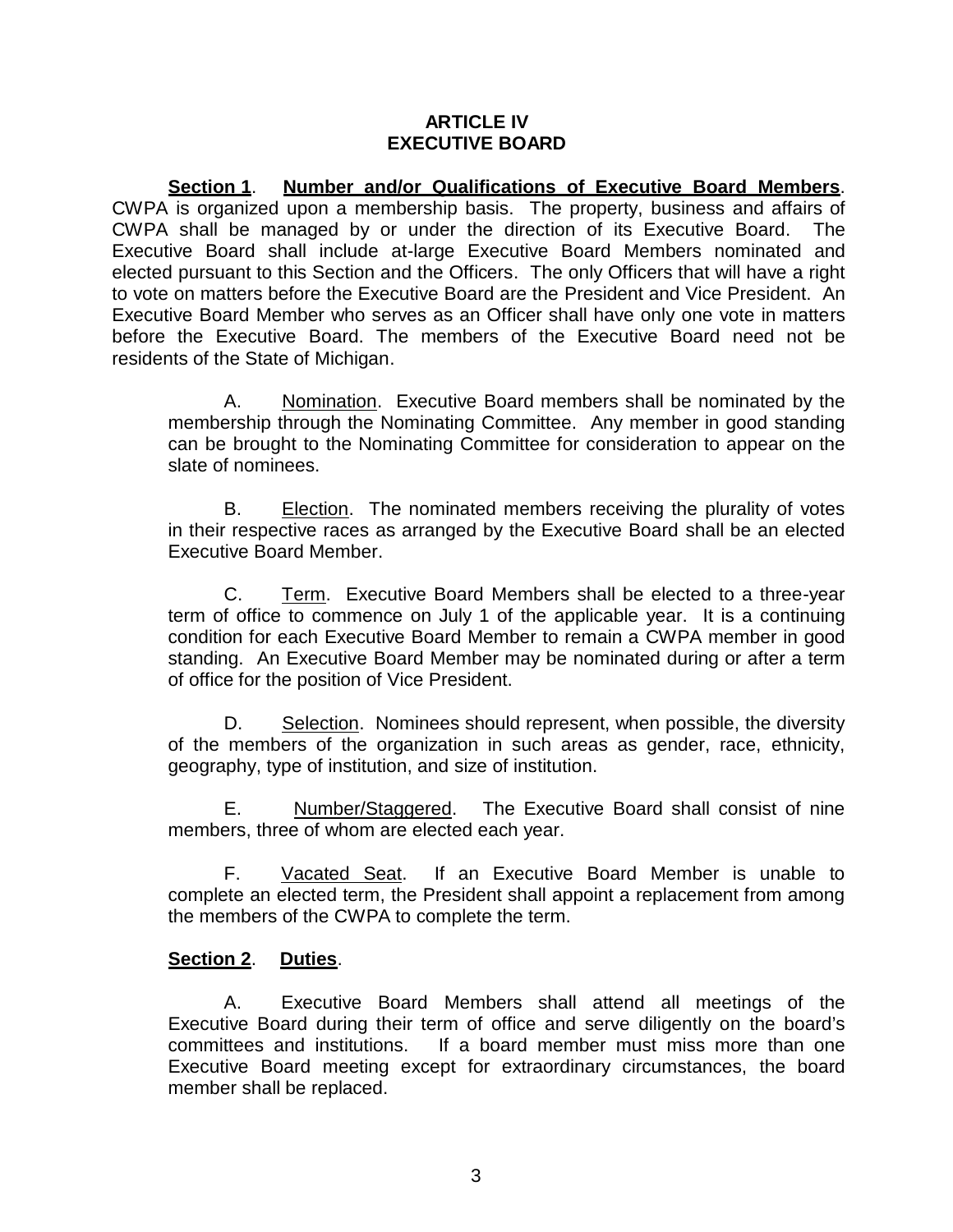B. An Executive Board Member may be expelled by a majority vote of the Executive Board other than the member subject to the expulsion vote should that person fail to fulfill obligations to CWPA.

**Section 3**. **Resignation or Removal of Executive Board Members**. Any Executive Board Member may resign by written notice to CWPA. The resignation will be effective on receipt of the notice or at a later time designated in the notice. Any Executive Board Member may be removed as an Executive Board Member by the affirmative vote of a majority of the Executive Board Members then in office.

**Section 4. Vacancy.** Any vacancy or an unanticipated vacancy on the Board due to the resignation or a removal of an Executive Board Member may be filled with a member selected by the President.

**Section 5**. **Powers of the Executive Board Members**. The Executive Board Members will establish policy and shall have the general management and control of the affairs of CWPA. The powers of the Executive Board shall be limited as indicated by statute, the Articles of Incorporation and these Bylaws.

**Section 6**. **Books**. The Executive Board Members will keep the books of CWPA at such place or places as they may from time-to-time determine.

**Section 7**. **Compensation**. The Executive Board shall serve on a volunteer basis but the Executive Board may approve reasonable compensation paid to specific Executive Board Members if such Executive Board Members serve CWPA in another capacity subject to the Conflict of Interest Policy.

**Section 8**. **Meetings of the Executive Board**. The Board shall meet at least twice yearly. Meetings of the Executive Board, regular or special, shall be held upon such notice, or without notice, and at such times and at such places, as may be determined by action of the Executive Board. Special meetings of the Executive Board may be called by the President on three days written notice to each Executive Board Member, either personally, by mail, facsimile or electronic mail provided that if by facsimile or electronic mail that it is sent to the facsimile number or electronic mail address in the records of CWPA. The date of the annual meeting shall be set by the Secretary thirty (30) days in advance. Special meetings shall be called by the President in like manner and on like notice on the written request of two Executive Board Members. Neither the business to be transacted at, nor the purpose of, any regular or special meeting of Executive Board need be specified in the notice or waiver of notice of such meeting.

**Section 9**. **Effect of Attendance**. Attendance of an Executive Board Member at any meeting shall constitute a waiver of notice of such meeting, except where an Executive Board Member attends for the express purpose of objecting to the transaction of any business because the meeting is not lawfully called or convened.

**Section 10**. **Attendance by Electronic Communication Device**. An Executive Board Member or a member of a committee designated by the Executive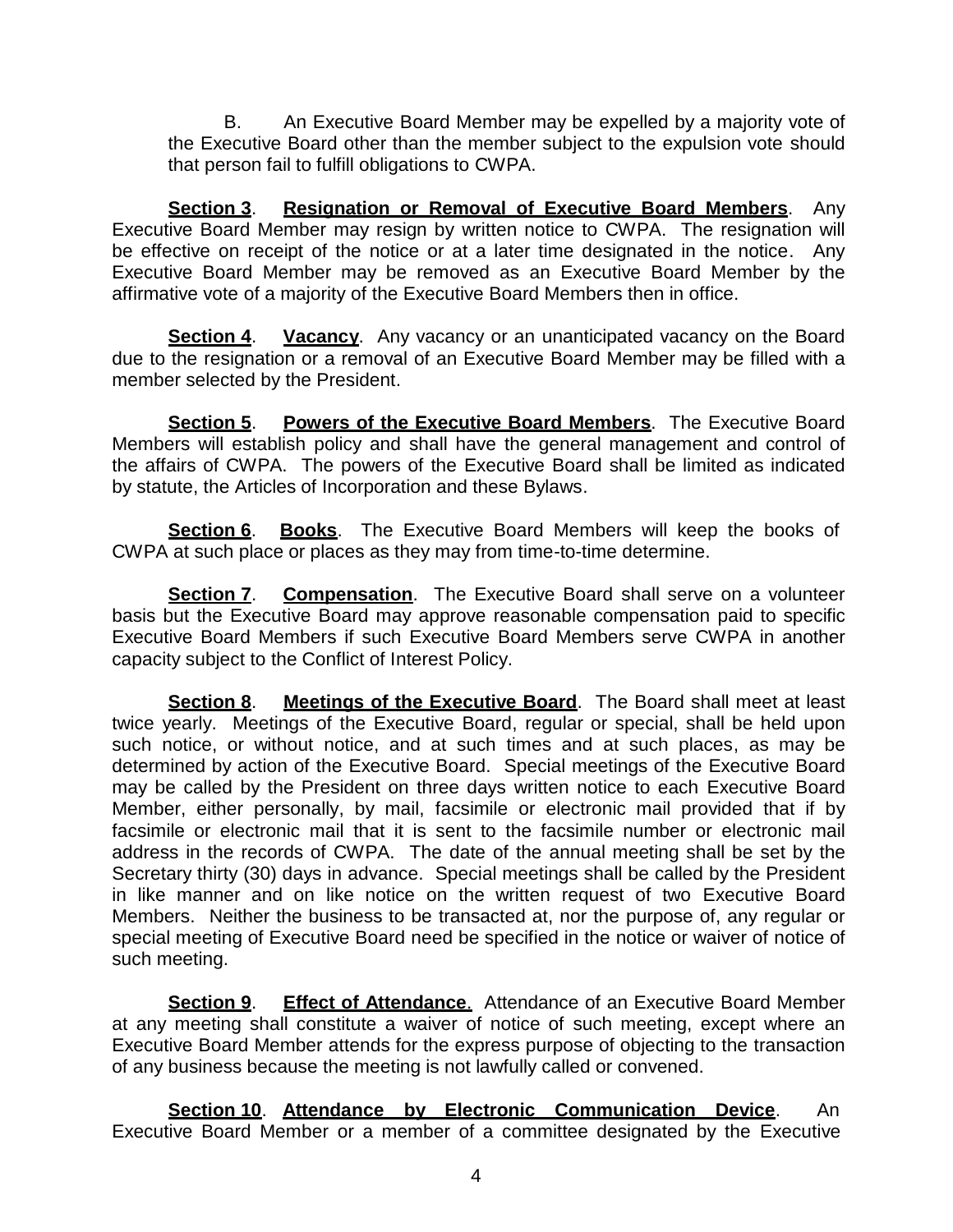Board may participate in a meeting by means of conference telephone or other means of remote communication by which all persons participating in the meeting can communicate with each other. Participation in a meeting pursuant to this section constitutes presence in person at the meeting.

**Section 11. Quorum.** A majority of the Executive Board Members then in office shall constitute a quorum for the transaction of business unless a greater number is required by law or by the Articles of Incorporation. The act of a majority of the Executive Board Members present at any meeting at which a quorum is present shall be the act of the Executive Board, unless the act of a greater number is required by statute or by the Articles of Incorporation. If a quorum shall not be present at any meeting of Executive Board Members, the Executive Board Members present may adjourn the meeting from time to time, without notice other than announcement at the meeting, until a quorum shall be present.

**Section 12**. **Procedure**. The order of business and all other matters of procedure at every meeting of Executive Board Members may be determined by the presiding Officer.

**Section 13**. **Action by Consent**. Any action required or permitted to be taken at an annual or special meeting of Executive Board Members may be taken without a meeting, without prior notice and without a vote, if all of the Executive Board Members entitled to vote thereon, consent thereto in writing. Further, any action required or permitted to be taken at a meeting of the Executive Board of CWPA may be taken without a meeting, without prior notice, and without a vote, if a consent in writing or by electronic transmission, setting forth the action so taken, is signed by Executive Board Members having not less than the minimum number of votes that would be necessary to authorize or take the action at a meeting at which all the Executive Board Members entitled to vote thereon were present and voted. Prompt notice of the taking of the corporate action without a meeting shall be given to all Executive Board Members who have not consented in writing. The written consents shall be filed in the appropriate minute book of CWPA. The consents have the same effect as a vote of the board or committee for all purposes.

### **ARTICLE V COMMITTEES**

**Section 1**. **Committees**. A standing committee, by its Chair or any Executive Board Member authorized by the committee, may make motions at any meetings of the Executive Board without need of a second. The CWPA shall have the following standing committees at all times:

- Membership and Affiliate Committee
- Nominating Committee
- Publications Committee
- Research Grants Committee
- Best Book/Best Article Committee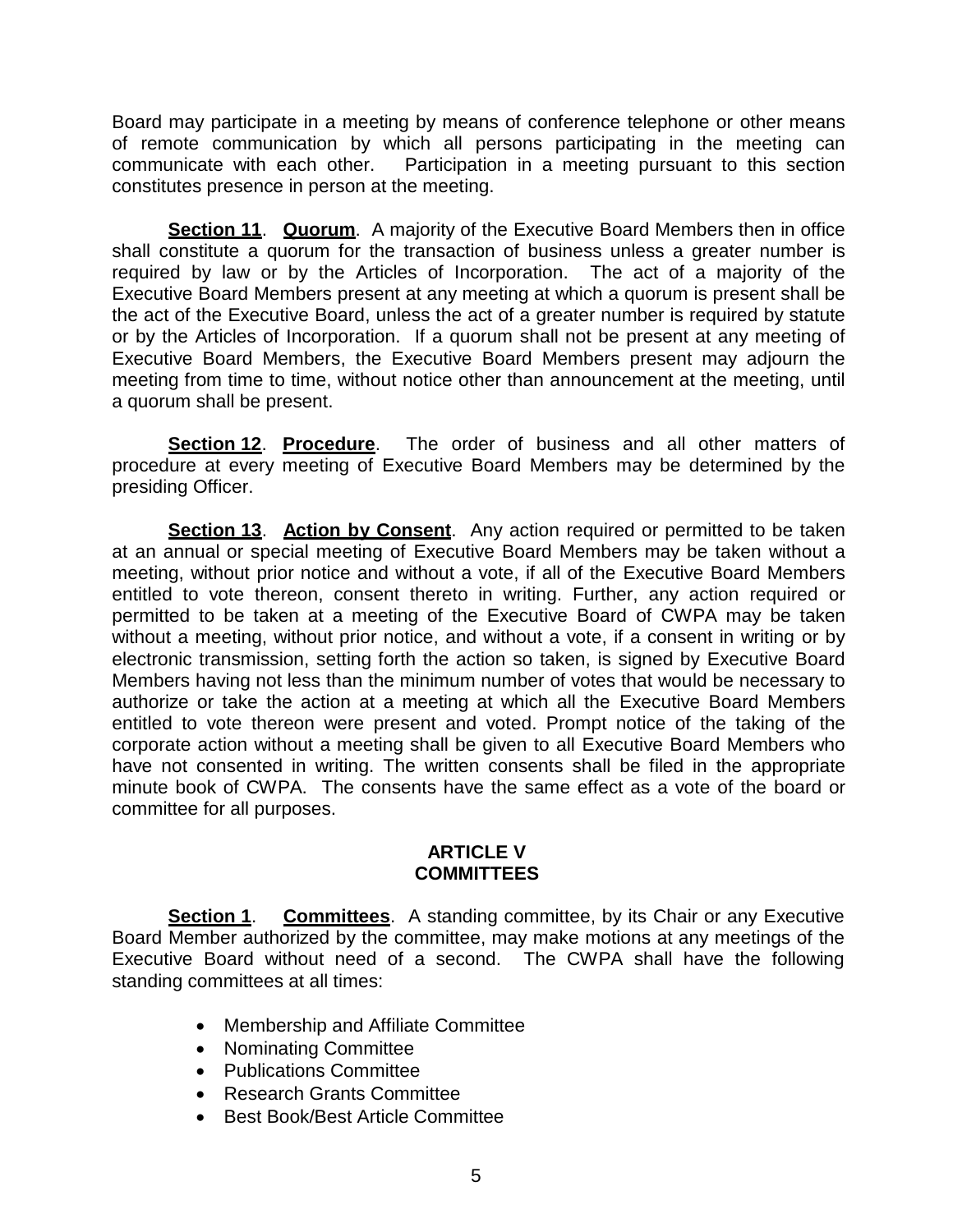- Consultant/Evaluator Committee
- Liaison Committee
- Conference Siting Committee
- Digital WPA Committee

**Section 2**. **Other Committees**. *Ad hoc* committees may be added or deleted by the President or by a majority vote of the Executive Board.

# **ARTICLE VI NOTICES, WAIVER OF NOTICES**

**Section 1**. **Notices**. All notices of meetings required to be given to the directors or any committee of directors may be sent by mail, electronic mail or facsimile to any of such director, or committee member to the last address as it appears on the books of CWPA. Such notice shall be deemed to be given when the notice was mailed or otherwise dispatched.

**Section 2. Waiver of Notice**. Notice of the time, place and purpose of any meeting of the directors or committee of directors may be waived by mail, telegram, facsimile or other writings, either before or after the meeting, or in such other manner as may be permitted by the Michigan Nonprofit Corporation Act. Attendance of a person at any meeting of directors or committee of directors constitutes a waiver of notice of the meeting.

# **ARTICLE VII ELECTION OF OFFICERS**

**Section 1**. **Election**. Except as described below, the Executive Board shall, annually, commencing with its first meeting, elect a President, Vice President, Secretary and Treasurer, and may, if desired, elect one or more Vice Presidents and one or more Assistant Secretaries and Assistant Treasurers, and such other officers and agents as the Executive Board may deem necessary (the "Officers" and individually an "Officer"). Notwithstanding the foregoing, unless the Vice President has been removed by a majority of the Executive Board, upon completion of his or her two year term as Vice President, he or she shall then be appointed as President of CWPA.

**Section 2**. **Term of Office**. The term of each Officer of CWPA shall begin on July 1<sup>st</sup> of each year and shall end when their successors shall have been elected and qualified. The President and Vice President shall serve a two-year term. Any Officer elected or appointed by the Executive Board may be removed at any time with or without cause, by the affirmative vote of a majority of the Executive Board. Any vacancy occurring in any office of CWPA may be filled by the Executive Board.

**Section 3. President.** The President shall be the chief executive officer and chief operating officer of CWPA, and shall have general and active management of CWPA under policies established by the Executive Board. The President may execute bonds, mortgages and other contracts, except where the signing and executions thereof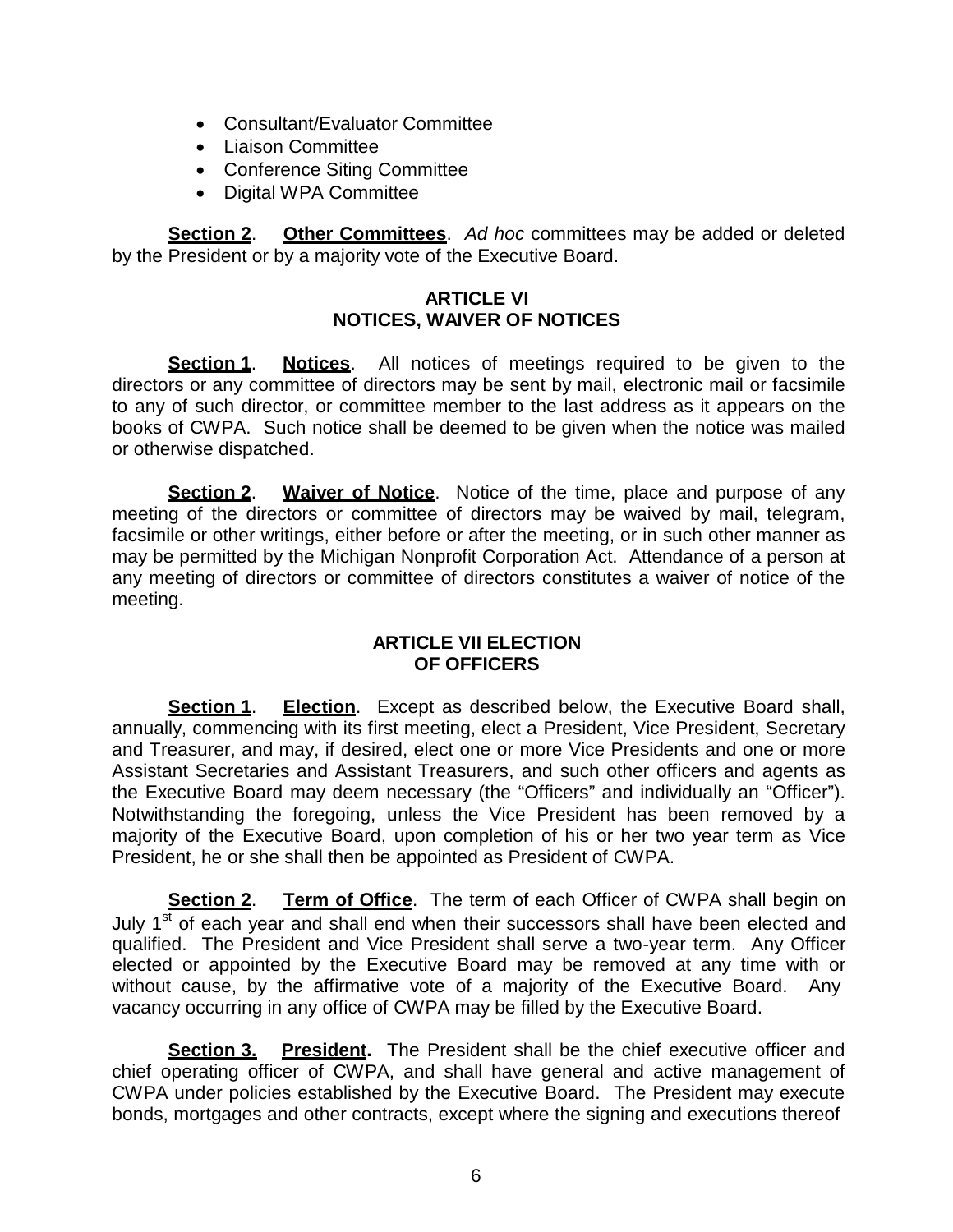shall be expressly delegated by the Executive Board to some other Officer or agent of CWPA. The President serves as a voting member of the Executive Board.

A. The President serves a two-year term. The Vice President automatically becomes President for a two-year term after having served successfully as Vice President.

B. The President is responsible for coordinating all activities of CWPA. The President is responsible for conducting the semi-annual meetings of the Executive Board, for coordinating with the Vice President the duties of Executive Board Members, and for representing CWPA in all professional settings. The President may designate others to take on these responsibilities as needed.

C. The President can call an extraordinary meeting of the Executive Board should it be necessary to conduct the business of the organization. Officers and Executive Board Members may attend in person or by electronic communication. The President or Secretary must provide sufficient notice of such a meeting so that other Officers and the Executive Board Members can make arrangements to attend or participate.

D. The President can be expelled from office by a majority vote of the Executive Board other than President. Absent new elections of Officers, the new President shall then serve until two years after the next regular election of Executive Board Members. Upon expulsion of a President, the Executive Board may also conduct new elections of a President and/or Vice President.

E. The President remains a voting Executive Board Member for two years following service as President unless expelled by the Executive Board.

# **Section 4**. **Vice President**.

A. The Vice President is elected for a two-year term by the membership of CWPA. The Vice President is President-elect during this two-year term. Candidates for Vice President must have served previously on the Executive Board. The Vice President serves as a voting member of the Executive Board.

B. The Vice President is responsible for cooperating with the President on the activities of the organization and for coordinating the duties of the Executive Board and guiding other activities of CWPA.

C. If the President cannot perform required duties, the Vice President shall serve in the place of the President.

D. An elected Vice President becomes President at the expiration of the previous President's term. An appointed Vice President becomes President at the expiration of the previous President's term unless replaced by a newly elected President.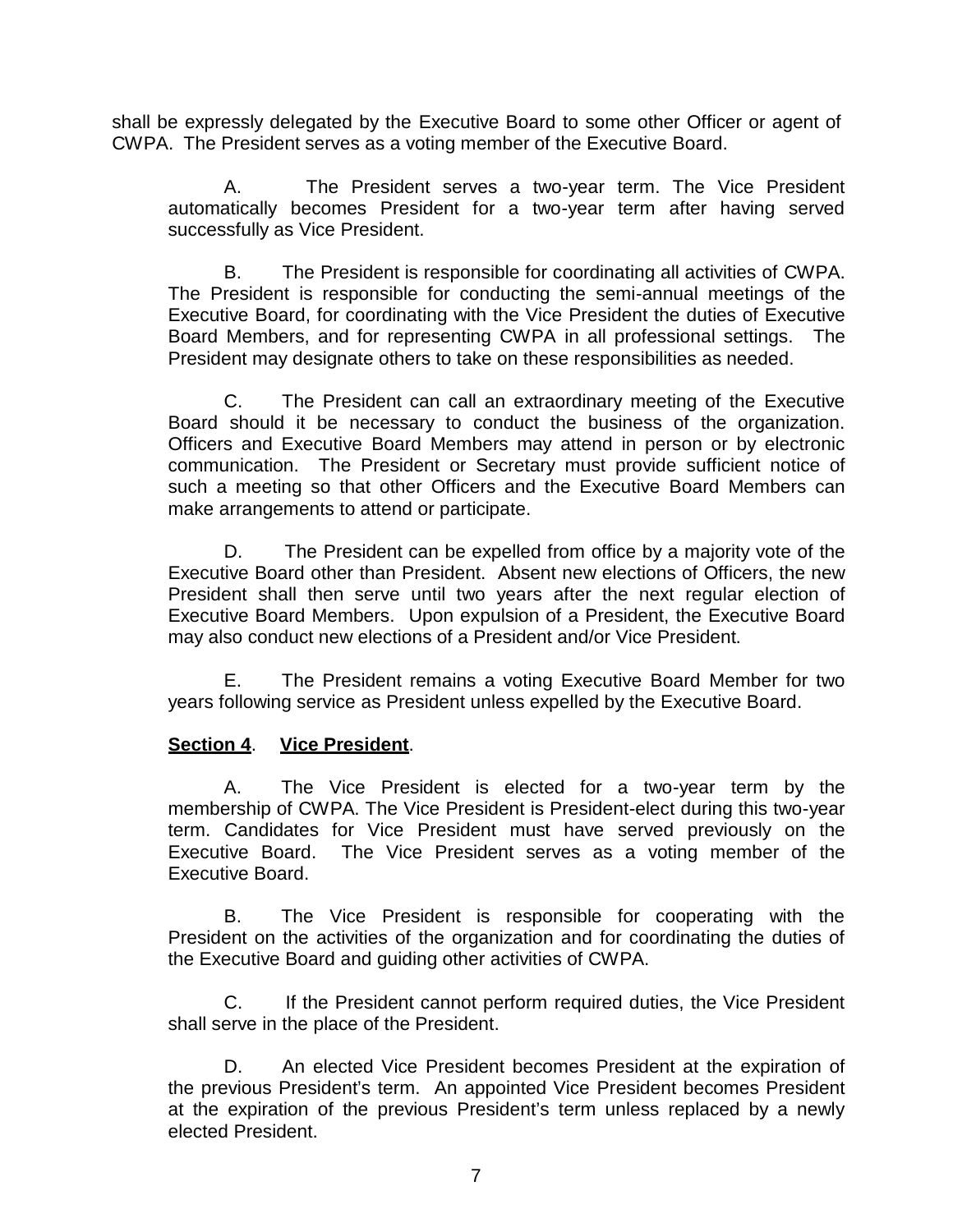E. The Vice President can be expelled from office by a majority vote of the other Officers and Executive Board Members upon a vote of no confidence in the Vice President's leadership.

F. If the office of the Vice President becomes vacant, the Executive Board shall act promptly to appoint a new Vice President. The Executive Board may also conduct new elections to ensure that the Presidency and Vice Presidency remain elected positions.

# **Section 5**. **Secretary and Treasurer**.

A. The Secretary and Treasurer, who may be the same person, shall be appointed by a vote of the Executive Board. If the CWPA has an Institutional Home, the Secretary and Treasurer shall be selected from willing candidates made available by the Institutional Home.

B. The Secretary and Treasurer shall disseminate information to the Officers and Executive Board, keep and disseminate minutes of each Executive Board meeting, keep a computerized current and replicable listing of members, provide updated lists of Officers and Executive Board Members, maintain bank accounts and records of monies of the organization, and report at each board meeting on the financial status and the condition of the organization.

C. The Secretary and Treasurer shall perform such other duties as may be assigned by the Institutional Home in fulfillment of the responsibilities of the Institutional Home.

D. By a majority vote of the Executive Board, the Secretary and/or Treasurer may be replaced by other willing candidates made available by the Institutional Home. During any period when the Institutional Home does not supply competent, willing candidates, the Executive Board may select any of its members to serve as interim Secretary and/or Treasurer.

E. The Secretary and Treasurer are entitled to participate in all activities of the Executive Board but are not voting members of the Executive Board unless otherwise elected or appointed to voting positions on the Executive Board.

**Section 6**. **Transfer of Powers and Duties**. During the absence or illness of any Officer of CWPA or for any other reason that the Executive Board may deem sufficient, the Executive Board may delegate and assign the powers and duties of any officer to any other Officer or to any Executive Board Member.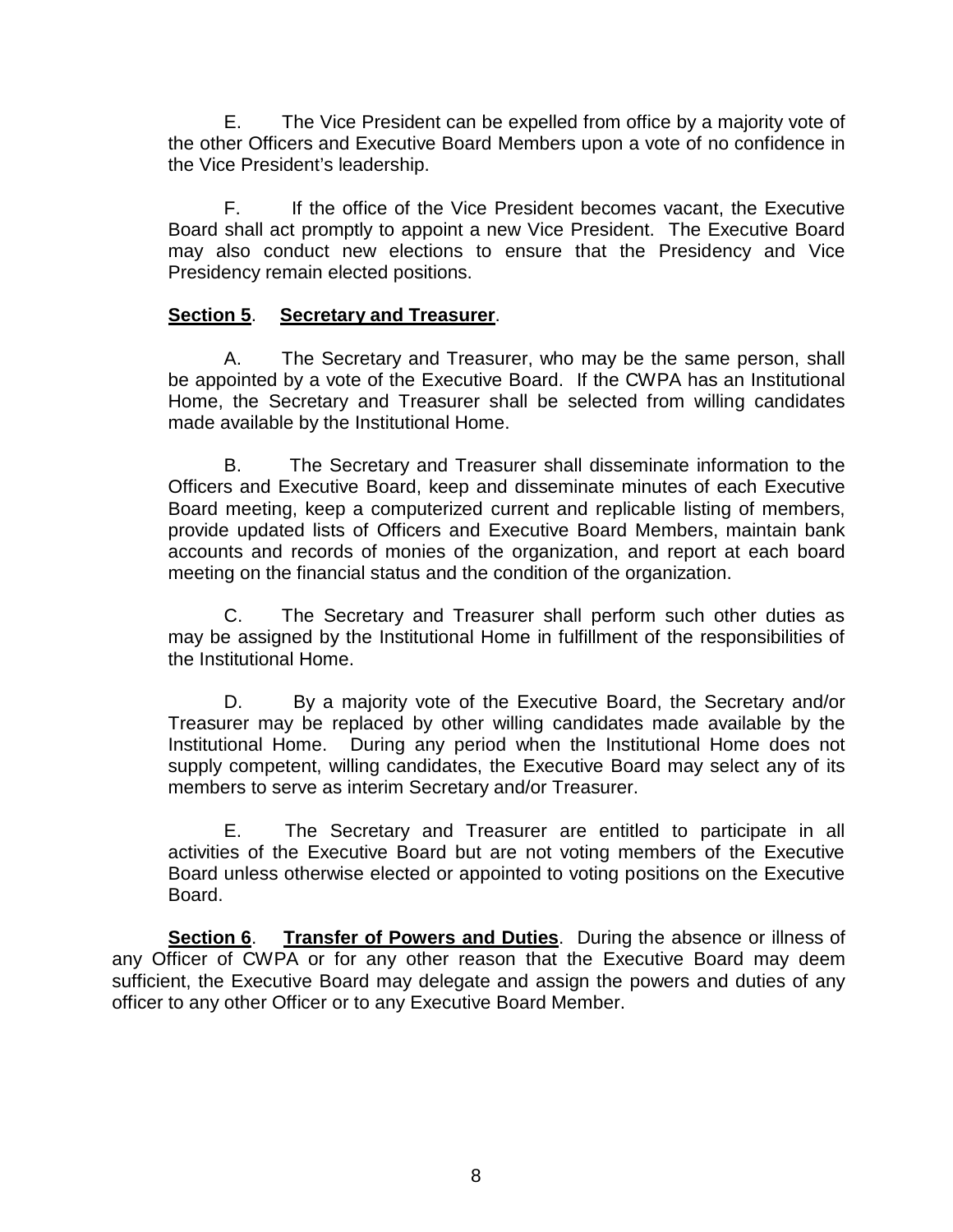# **ARTICLE VIII PUBLICATIONS**

### **Section 1**. **Journal**.

A. CWPA shall devote to the publication of the journal an amount of money equal to the lesser of its previous year's allocation or one third of its annual membership dues receipts for the previous year. CWPA may devote additional amounts to the publication of the journal, and it may allocate additional amounts for specific expenses that shall not be included in the annual allocation for purposes of determining the allocation for the next year.

B. Additional revenue may come from the institution of the Editor and from advertisements in the journal.

C. The Editor and any staff appointed by the Editor may raise funding through advertisements appropriate to such a journal. The Editor shall decide uses of the funding from advertising for support of the journal.

D. The Officers and Executive Board shall appoint an Editor, consisting of one or more persons, after announcing the position to the membership, receiving nominations, and reviewing candidates. The Editor shall serve as an ex-officio member on the Executive Board without voting rights.

E. The Editor or Editor's designee reports to the board at each board meeting concerning circulation, rate of manuscript submission, availability of Editorial Board positions, names of current members of the Editorial Board, and any pertinent policies and practices concerning the journal.

F. The Editor appoints members of the Editorial Board from nominees solicited from the membership. The Editor submits nominees to the Executive Board for approval before their appointment to three-year, renewable terms.

**Section 2**. **Approval**. All publications bearing the name of CWPA must be approved by the Executive Board.

### **ARTICLE IX MISCELLANEOUS PROVISIONS**

**Section 1**. **Checks, Demands for Money and Notes**. All checks, demands for money or notes of CWPA shall be signed by the Treasurer or by such other Officer or Officers as the Executive Board may from time-to-time designate. All checks, demands for money or notes of CWPA exceeding \$50,000 shall be signed by the Treasurer and one other person that is an Officer or an Executive Board Member.

**Section 2**. **Fiscal Year**. The fiscal year of CWPA shall end on the last day of June of each year.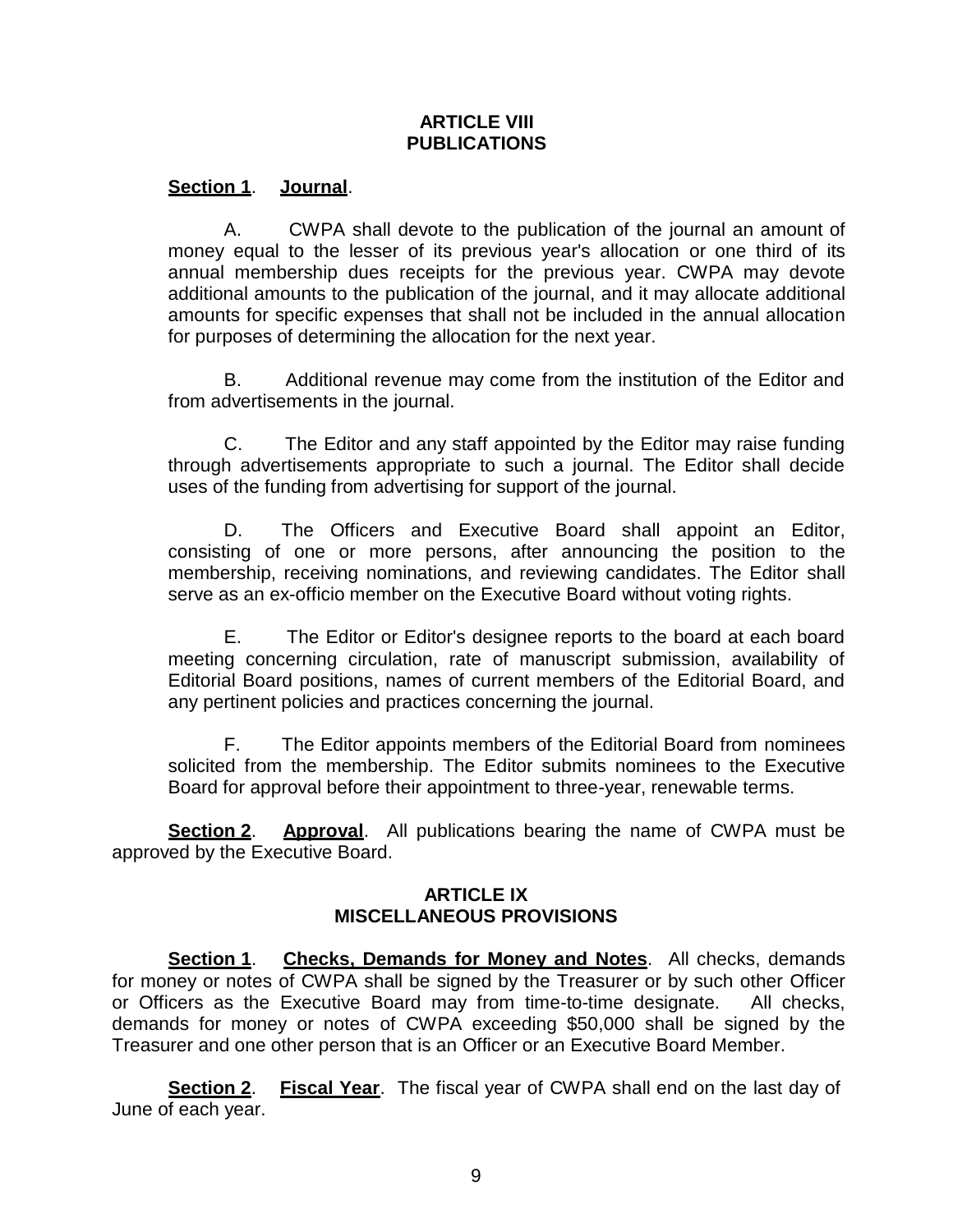**Section 3**. **Corporate Books**. Any books, records of account and minutes of the proceedings of the Executive Board Members and committees of CWPA may be in written form or in any other form capable of being converted into written form within a reasonable time. CWPA shall convert into written form without charge any such records not in such form upon written request of a person entitled, by law, to inspect them.

**Section 4**. **Revenue and Expenses**. Revenue of CWPA shall come primarily from membership dues and private contributions and donations. Budget deficits and overages must be absorbed in the next year's budget. The Treasurer is authorized to pay any bills for items in the approved budget. Items not budgeted for and not covered by related revenue shall be approved by the Executive Board.

**Section 5**. **Disposition of Assets upon Termination**. Upon the termination, dissolution or winding up of CWPA, the Executive Board shall, after paying or making provisions for the payment of all liabilities of CWPA, distribute its assets in accordance with the Articles of Incorporation of CWPA.

**Section 6**. **Conflict of Interest**. These Bylaws shall be subject to and interpreted as incorporating the Conflict of Interest policies adopted by the Executive Board from time to time.

### **ARTICLE X AMENDMENTS OF BYLAWS**

These Bylaws may be altered, amended or repealed or new Bylaws may be adopted, consistent with the provisions of Act 162, Public Acts of 1982 and Section 501(c)(3) of the Code, by the affirmative vote of a majority of the Executive Board Members then in office, given at the annual meeting or at any special meeting, provided that notice of the proposed amendment is included in the notice of such meeting. The Executive Board shall be entitled to adopt procedures further governing the CWPA by a vote of a two-thirds majority of the Executive Board. The procedures may not overrule the provisions of these Bylaws.

# **ARTICLE XI EXECUTIVE BOARD MEMBERS' ANNUAL STATEMENT**

The Executive Board Members of CWPA shall at least once in each year cause a true statement of the operations and properties of CWPA for the preceding fiscal year to be made and to be communicated or distributed to each thereof within four months after the end of the fiscal year.

### **ARTICLE XII INDEMNIFICATION**

**Section 1**. **Third-Party Suits**. To the extent permitted by Michigan law from time to time in effect and subject to the provisions of this Article XII, CWPA shall indemnify any person who was or is a party to or is threatened to be made a party to any threatened, pending or completed action, suit or proceeding, whether civil, criminal,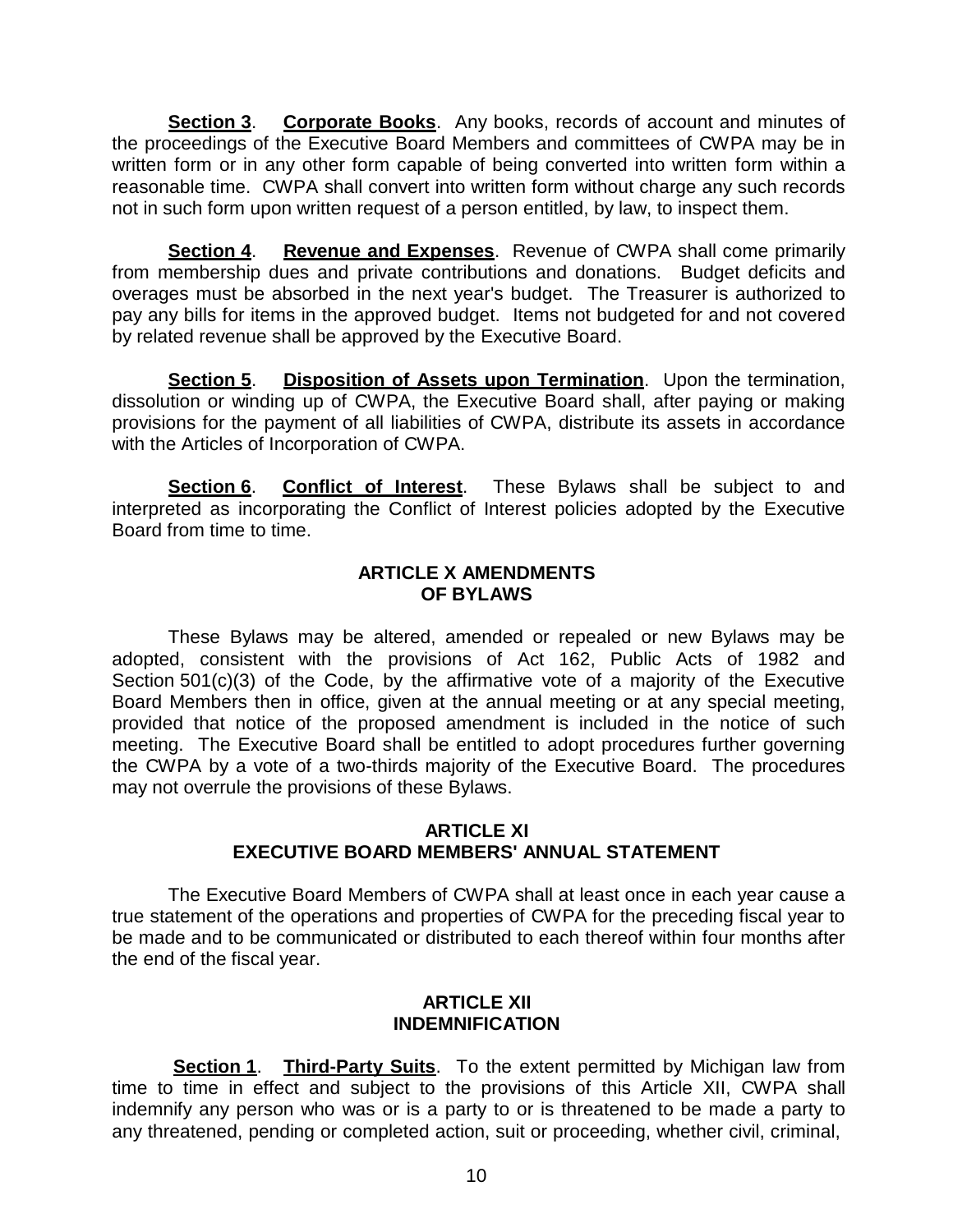administrative or investigative (other than an action by or in the right of CWPA) by reason of the fact that he/she is or was an Executive Board Member, director, Officer, employee, nondirector volunteer, or agent of CWPA, or is or was serving at the request of CWPA as an Executive Board Member, director, Officer, employee, nondirector volunteer or agent of another corporation, partnership, joint venture, trust or other enterprise, against expenses (including attorneys' fees), judgments, fines and amounts paid in settlement actually and reasonably incurred by him/her in connection with such action, suit or proceeding, if he/she acted in good faith and in a manner he/she reasonably believed to be in or not opposed to the best interests of CWPA or its Executive Board Members, and, with respect to any criminal action or proceeding, had no reasonable cause to believe his/her conduct was unlawful. The termination of any action, suit or proceeding by judgment, order, settlement, conviction or upon a plea of nolo contendere or its equivalent, shall not, of itself, create a presumption that the person did not act in good faith and in a manner which he/she reasonably believed to be in or not opposed to the best interests of CWPA or its Executive Board Members and, with respect to any criminal action or proceeding, had reasonable cause to believe his/her conduct was unlawful.

**Section 2.** Suits by or in Right of CWPA. To the extent permitted by Michigan law from time to time in effect and subject to the provision of this Article XII, CWPA shall indemnify any person who was or is a party to or is threatened to be made a party to any threatened, pending or completed action or suit by or in the right of CWPA to procure a judgment in its favor by reason of the fact that he/she is or was an Executive Board Member, director, Officer, employee, nondirector volunteer or agent of CWPA, or is or was serving at the request of CWPA as an Executive Board Member, director, Officer, employee, nondirector volunteer or agent of another corporation, partnership, joint venture, trust or other enterprise against expenses (including attorneys' fees) actually and reasonably incurred by him/her in connection with the defense or settlement of such action or suit if he/she acted in good faith and in a manner he/she reasonably believed to be in or not opposed to the best interests of CWPA or its Executive Board Members, except that no indemnification shall be made in respect of any claim, issue or matter as to which such person shall have been adjudged to be liable for negligence or misconduct in the performance of his/her duty to CWPA unless and only to the extent that the court in which that action or suit was brought shall determine upon application that, despite the adjudication of liability but in view of all the circumstances of the case, the person is fairly and reasonably entitled to indemnity for those expenses which that court shall deem proper.

**Section 3**. **Indemnification Against Expenses**. To the extent that a person who is or was an Executive Board Member, director, Officer, employee or agent of CWPA, or a director, Officer, employee, nondirector volunteer or agent of any other corporation, partnership, joint venture, trust or other enterprise with which he/she is or was serving at the request of CWPA has been successful on the merits or otherwise in defense of any action, suit or proceeding preferred to in Sections 1 and 2 of this Article XII or in defense of any claim, issue or matter therein, he/she shall be indemnified against expenses (including attorneys' fees) actually and reasonably incurred by him/her in connection therewith.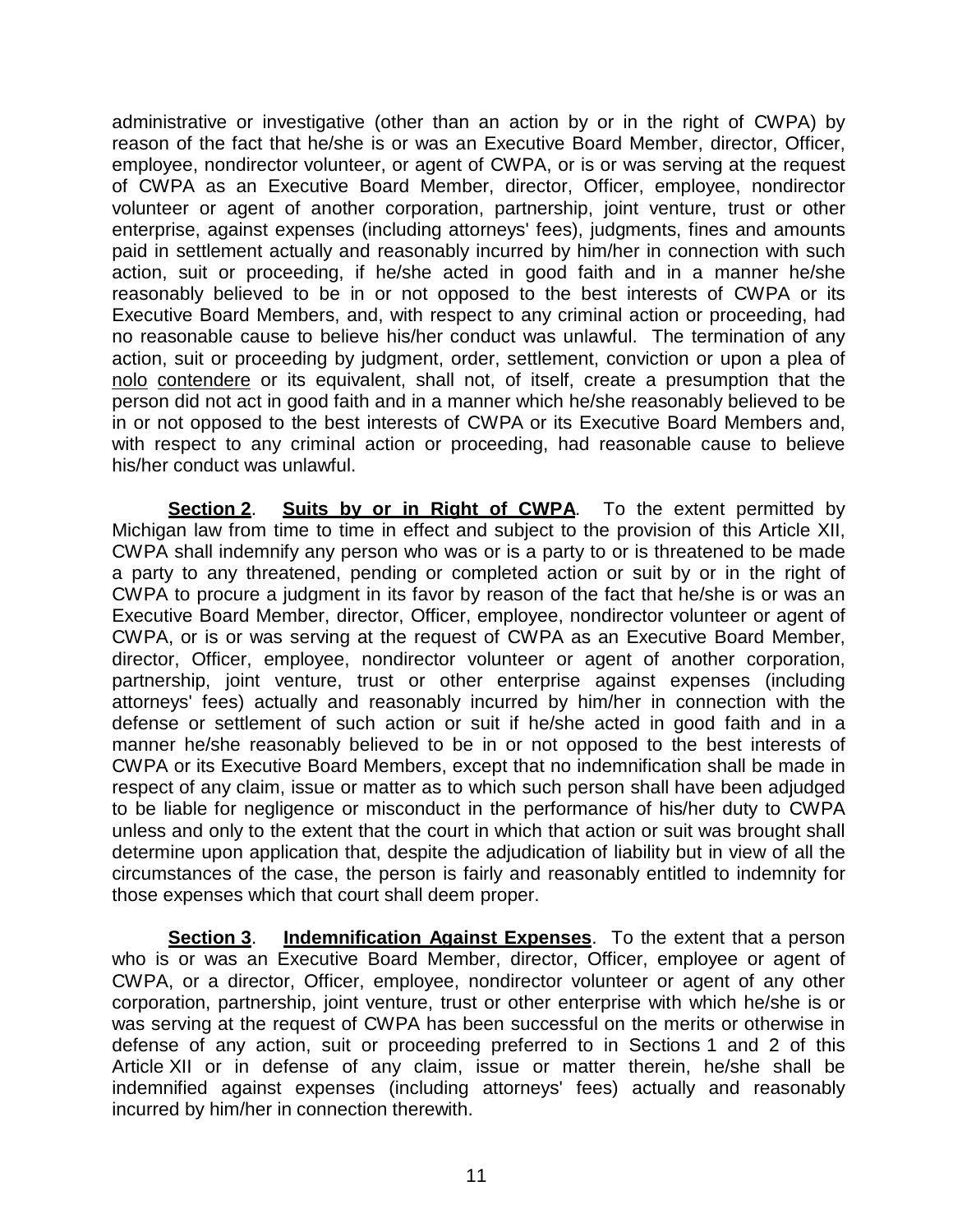**Section 4**. **Determination that Indemnification is Proper**. Any indemnification under Sections 1 or 2 of this Article XII (unless ordered by a court) shall be made by CWPA only upon a determination that indemnification of the person is proper in the circumstances because he/she has met the applicable standard of conduct set forth in Sections 1 and 2 of this Article XII. That determination shall be made (I) by the Executive Board by a majority vote of a quorum consisting of Executive Board Members who were not parties to that action, suit or proceeding, or (ii) if such a quorum is not obtainable, or, even if obtainable, and a quorum of disinterested Executive Board Members so directs, by independent legal counsel in a written opinion.

**Section 5. Reimbursement of Expenses.** Expenses incurred by any person who may have a right of indemnification under this Article XII in defending a civil or criminal action, suit or proceeding may be paid by CWPA in advance of the final disposition of that action, suit or proceeding as authorized in the manner provided by Section 4 of this Article XII upon receipt of an undertaking by or on behalf of that person to repay that amount unless it shall ultimately be determined that he/she is entitled to be indemnified by CWPA pursuant to this Article XII.

**Section 6. Bylaws Not Exclusive.** The indemnification provided by this Article XII shall not be deemed exclusive of any other rights to which any person may be entitled under any bylaw, agreement, vote of disinterested Executive Board Members or otherwise, both as to action in his/her official capacity and as to action in another capacity while holding his/her office, except to the extent that any indemnification may be contrary to law. The indemnification provided by this Article XII shall continue as to a person who has ceased to be an Executive Board Member, director, Officer, employee or agent and shall inure to the benefit of the heirs, executors and administrators of such a person.

**Section 7.** Insurance. CWPA may purchase and maintain insurance (and pay the entire premium therefor) on behalf of any person who is or was an Executive Board Member, director, Officer, employee, nondirector volunteer or agent of CWPA, or is or was serving at the request of CWPA as a director, Officer, employee, nondirector volunteer or agent of another corporation, partnership, joint venture, trust or other enterprise against any liability asserted against him/her and incurred by him/her in any of those capacities or arising out of his/her status as such, whether or not CWPA would have the power to indemnify him/her against liability under the provisions of the Michigan Nonprofit Corporation Act.

**Section 8**. **Merged and Reorganized Constituent Corporations**. For the purposes of this Article XII, references to CWPA include all constituent corporations absorbed by CWPA in a consolidation or merger, so that a person who is or was acting as a director, Officer, employee, nondirector volunteer or agent of another corporation, partnership, joint venture, trust or other enterprise shall stand in the same position under the provision of this Article XII with respect to CWPA as he/she would if he/she had served CWPA in the same capacity.

**Section 9**. **Employee Benefit Plans Definitions**. For the purposes of this Article XII, "other enterprises" shall include employee benefit plans; "fines" shall include